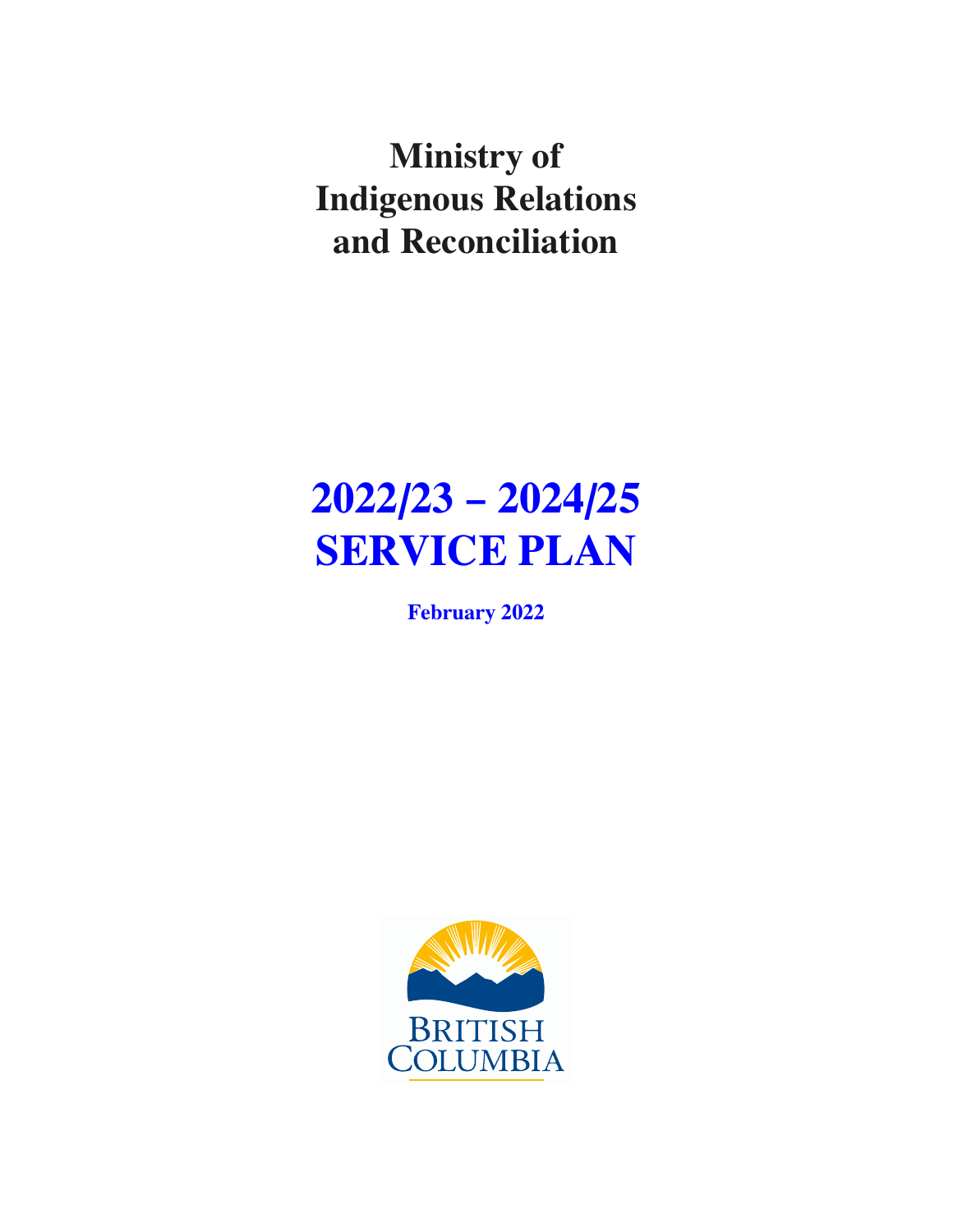For more information on the Ministry of Indigenous Relations and Reconciliation contact:

PO BOX 9100 STN PROV GOVT VICTORIA, BC V8W 9B1

1-800-880-1022

Or visit our website at

<http://www.gov.bc.ca/irr>

Published by the Ministry of Indigenous Relations and Reconciliation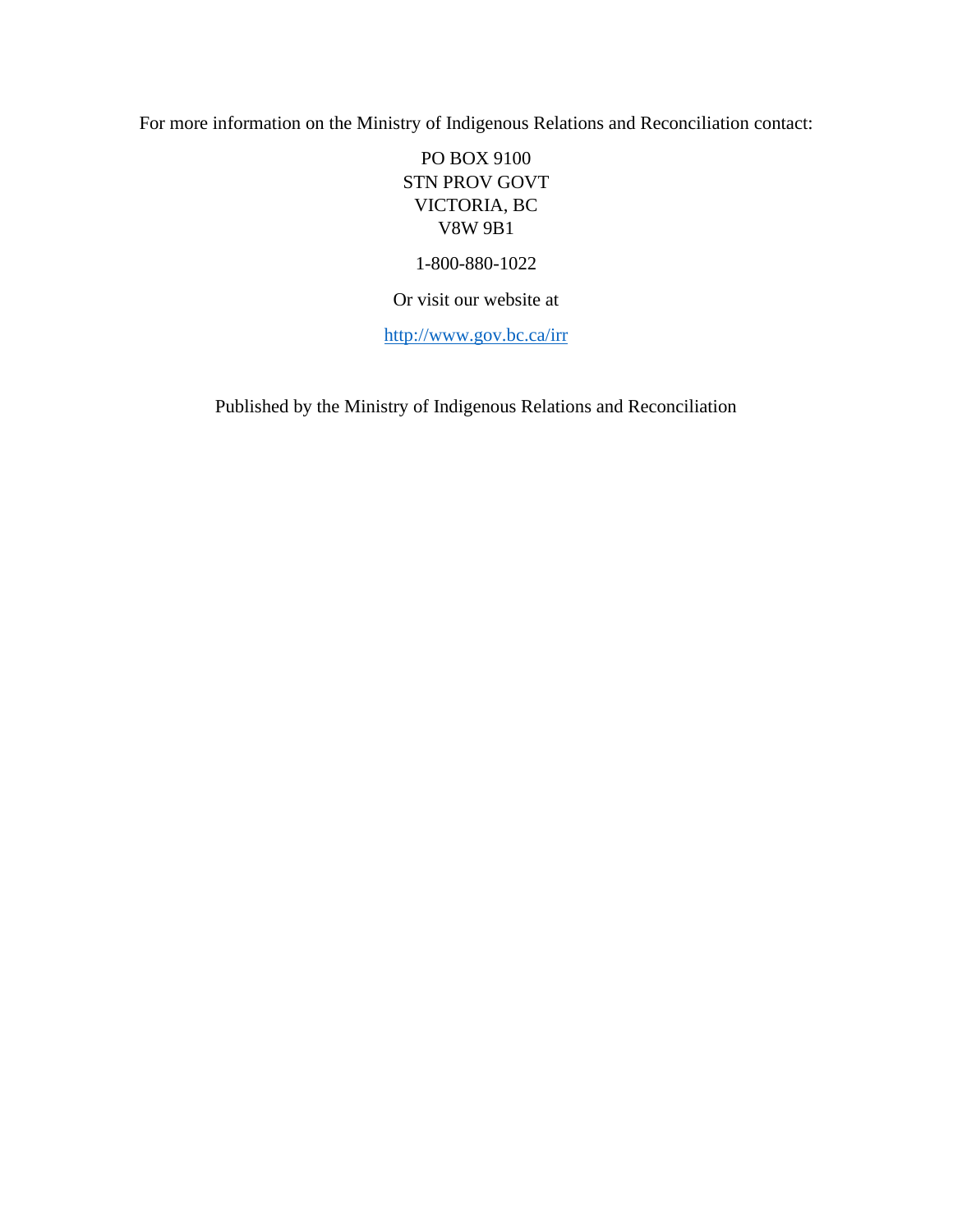# <span id="page-2-0"></span>**Minister's Accountability Statement**



The *Ministry of Indigenous Relations and Reconciliation 2022/23 – 2024/25 Service Plan* was prepared under my direction in accordance with the *Budget Transparency and Accountability Act*. I am accountable for the basis on which the plan has been prepared.

Willow

Honourable Murray Rankin Minister of Indigenous Relations and Reconciliation February 22, 2022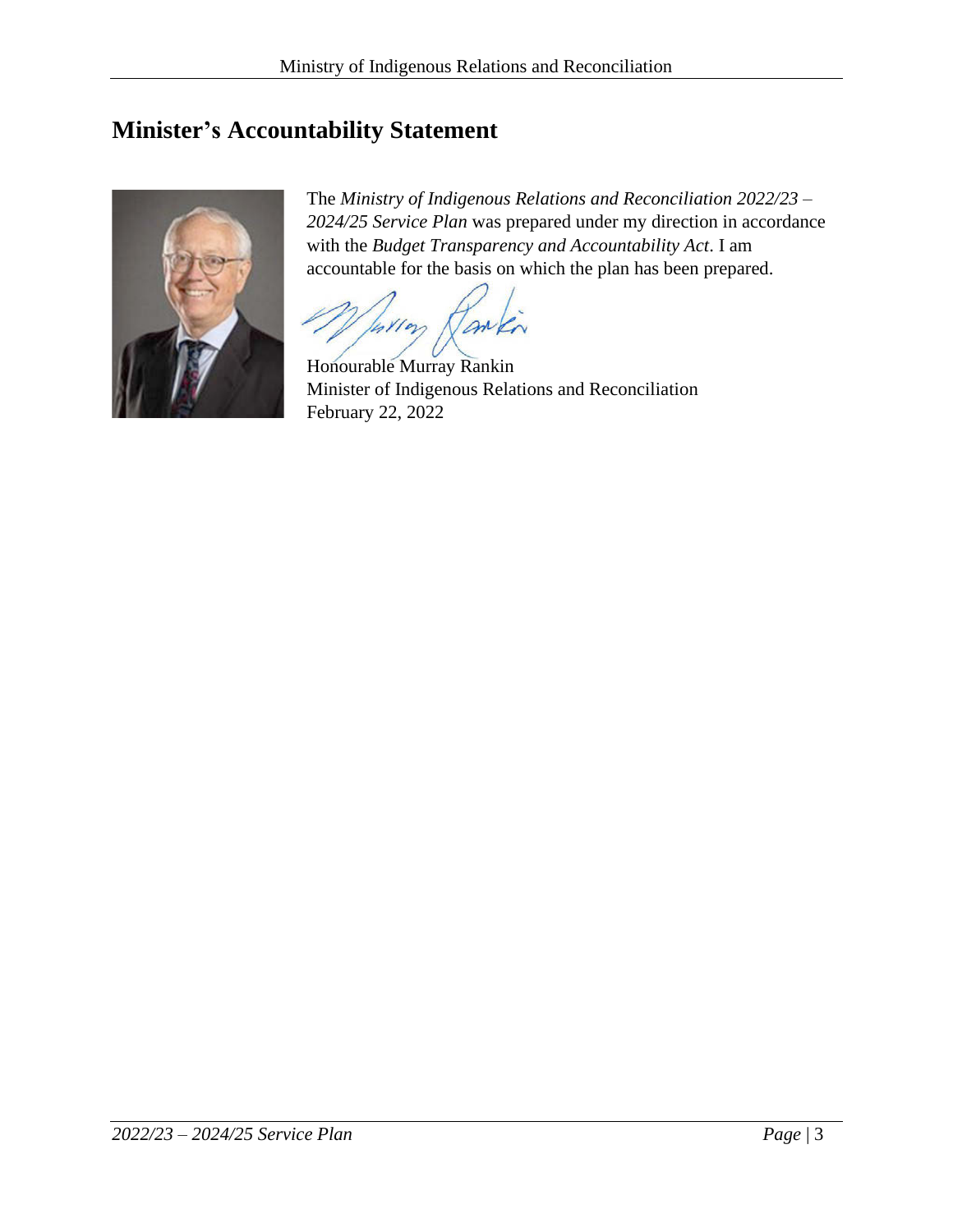# **Table of Contents**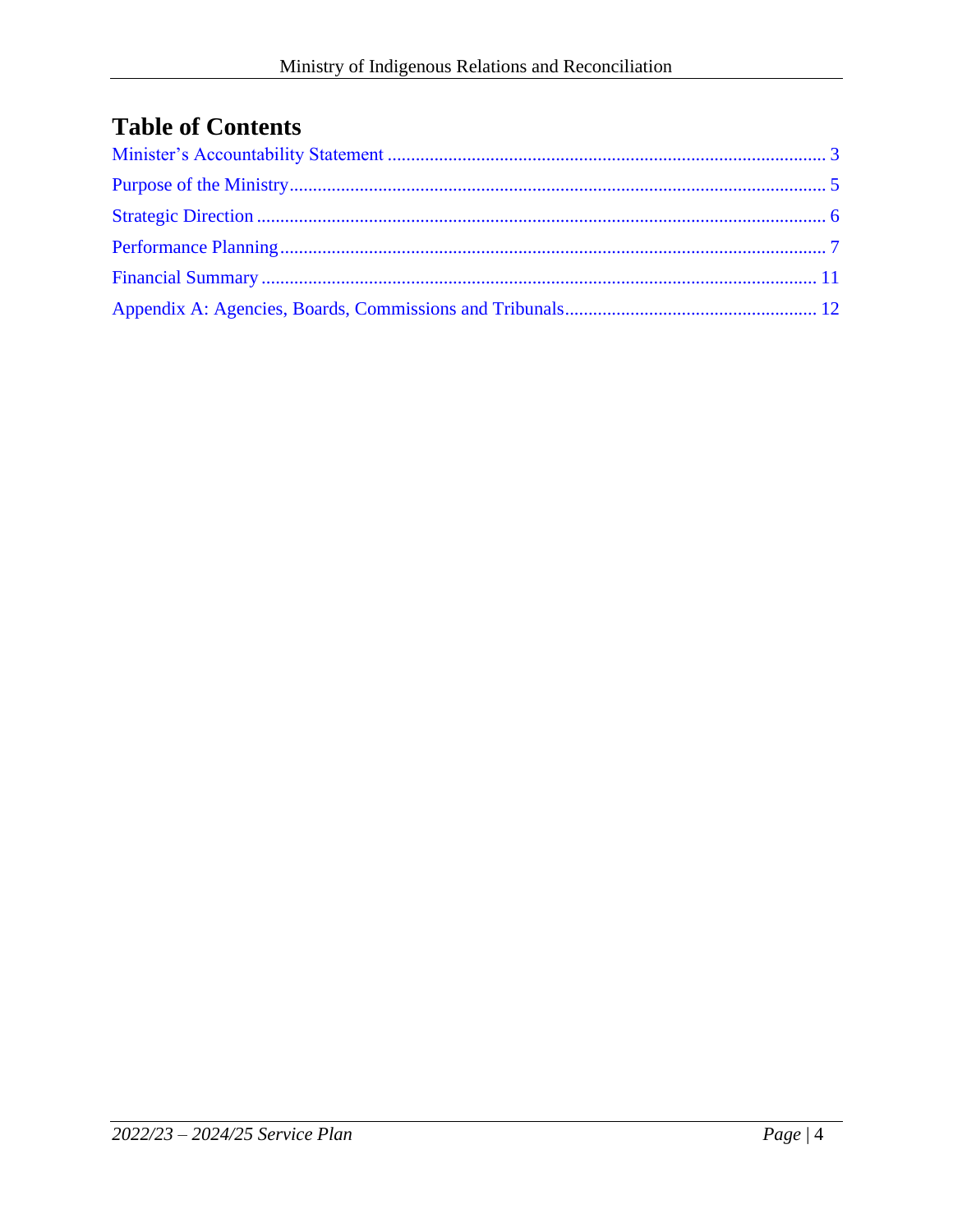# <span id="page-4-0"></span>**Purpose of the Ministry**

The [Ministry of Indigenous Relations and Reconciliation](https://www2.gov.bc.ca/gov/content/governments/organizational-structure/ministries-organizations/ministries/indigenous-relations-reconciliation) (the Ministry) guides and helps coordinate the Province of British Columbia's efforts to achieve true and lasting reconciliation with [Indigenous Peoples](https://www2.gov.bc.ca/gov/content/governments/indigenous-people)<sup>1</sup> by working in respectful partnerships that recognize inherent rights.

Reconciliation is important to everyone as we work together to address historic wrongs through the lens of the Truth and Reconciliation Commission (TRC) of Canada: Calls to Action. These efforts create a better province for all British Columbians.

As the first province in Canada to recognize Indigenous Peoples' human rights in law through the *[Declaration on the Rights of Indigenous Peoples Act](https://declaration.gov.bc.ca/)* (Declaration Act), British Columbia is implementing the [United Nations Declaration on the Rights of Indigenous Peoples](https://www.un.org/esa/socdev/unpfii/documents/DRIPS_en.pdf) (UN Declaration) as our shared framework for reconciliation. The Ministry leads these efforts in consultation and cooperation with Indigenous Peoples, working closely with other organizations across government.

The Declaration Act supports government in deepening relationships with Indigenous Peoples by requiring that provincial laws be aligned with the UN Declaration, providing new direction around shared decision making, and allowing flexibility for the Province to enter into agreements with a broad range of Indigenous governments.

The Ministry achieves its [reconciliation commitments](https://www2.gov.bc.ca/gov/content/governments/indigenous-people/new-relationship) by prioritizing collaboration and engagement with Indigenous Peoples through trauma-informed and culturally safe practices. [Strengthening relationships with Indigenous communities](https://www2.gov.bc.ca/gov/content/governments/indigenous-people/supporting-communities)<sup>2</sup> and leveraging Indigenous knowledge and perspectives improves social and economic outcomes for Indigenous Peoples and all British Columbians.

The Ministry furthers [reconciliation with Indigenous Peoples](https://www2.gov.bc.ca/gov/content/environment/natural-resource-stewardship/consulting-with-first-nations/first-nations-negotiations/reconciliation-other-agreements) by collaboratively developing policy and practices, and negotiating and implementing [agreements, partnerships, and treaties.](https://www2.gov.bc.ca/gov/content/environment/natural-resource-stewardship/consulting-with-first-nations/first-nations-negotiations) The Ministry's focus is to build lasting relationships with Indigenous Peoples by working toward flexible agreements that can evolve over time and developing collaborative approaches to policy making.

The Ministry engages with Indigenous governments, communities, and organizations, as well as federal, municipal and treaty partners, stakeholders, and the public. While reconciliation is a whole-of-government responsibility, the Ministry provides guidance and leadership to other areas of government on establishing and enhancing relationships with Indigenous Peoples.

<sup>&</sup>lt;sup>1</sup> The term "Indigenous" used throughout this document is intended to be inclusive of all peoples of Indigenous ancestry, including First Nations (status and non-status), Métis and Inuit.

<sup>&</sup>lt;sup>2</sup> The term "communities" means the diversity of Indigenous communities as defined by Indigenous Peoples and includes descriptions such as urban, rural, metropolitan, land-based and reserve.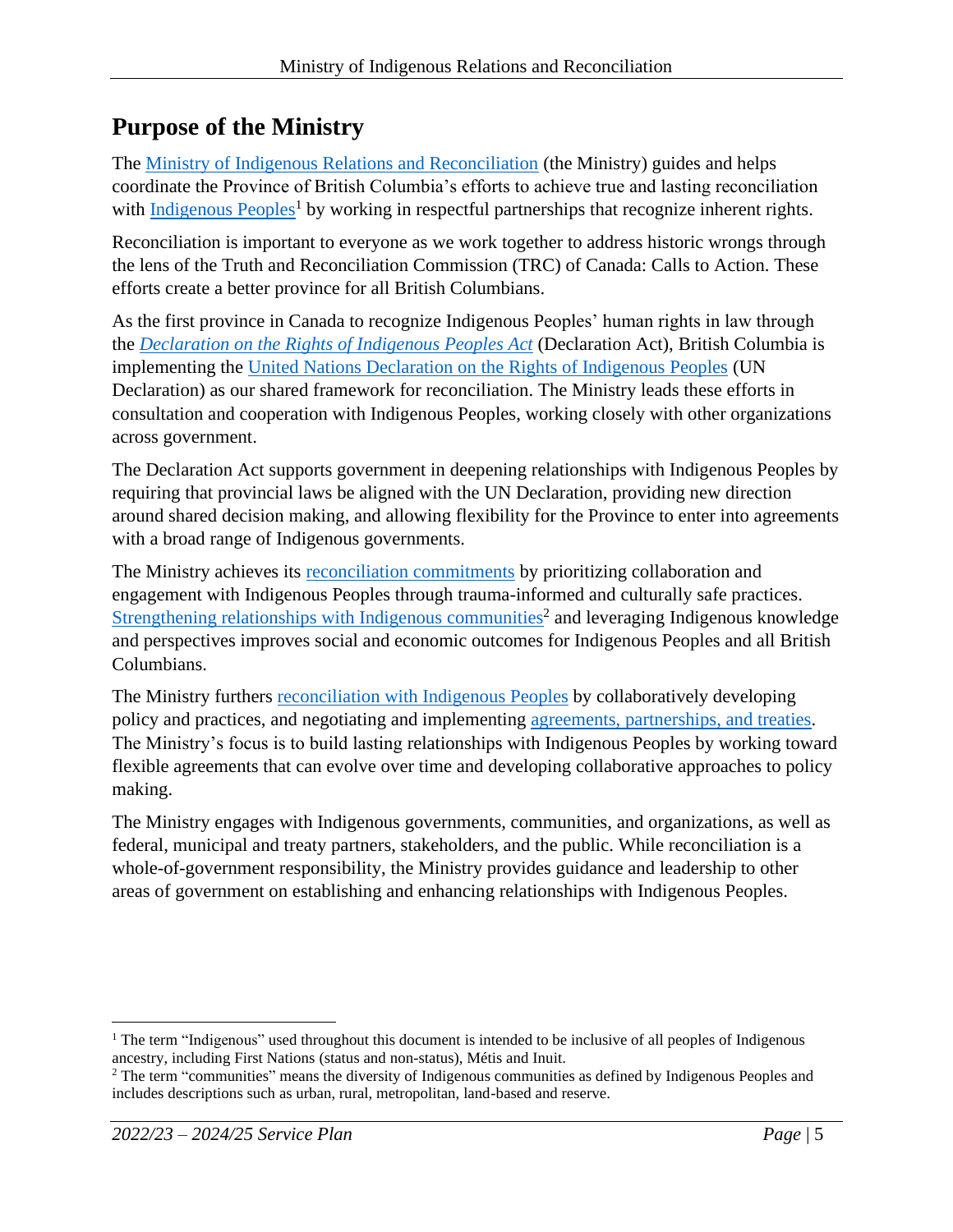# <span id="page-5-0"></span>**Strategic Direction**

In 2022/2023, the Government of British Columbia will continue its whole-of-government response to the COVID-19 pandemic with a focus on protecting the health, social and economic well-being of British Columbians. Building on our economic, environmental, and social strengths while looking to seize opportunities to improve outcomes for all British Columbians will be an important aspect of each ministry's work as we respond to COVID-19 and recover from devastating floods and wildfires. The policies, programs and projects developed over the course of this service plan period will align with the five foundational principles established by Government in 2020: putting people first; working toward lasting and meaningful reconciliation; supporting equity and anti-racism; ensuring a better future through fighting climate change and meeting our greenhouse gas reduction targets; and supporting a strong, sustainable economy that works for everyone.

This 2022/23 service plan outlines how the Ministry of Indigenous Relations and Reconciliation will support the government's priorities including the foundational principles listed above and selected action items identified in the November 2020 [Minister's Mandate Letter.](https://www2.gov.bc.ca/assets/gov/government/ministries-organizations/premier-cabinet-mlas/minister-letter/rankin_mandate_2020.pdf)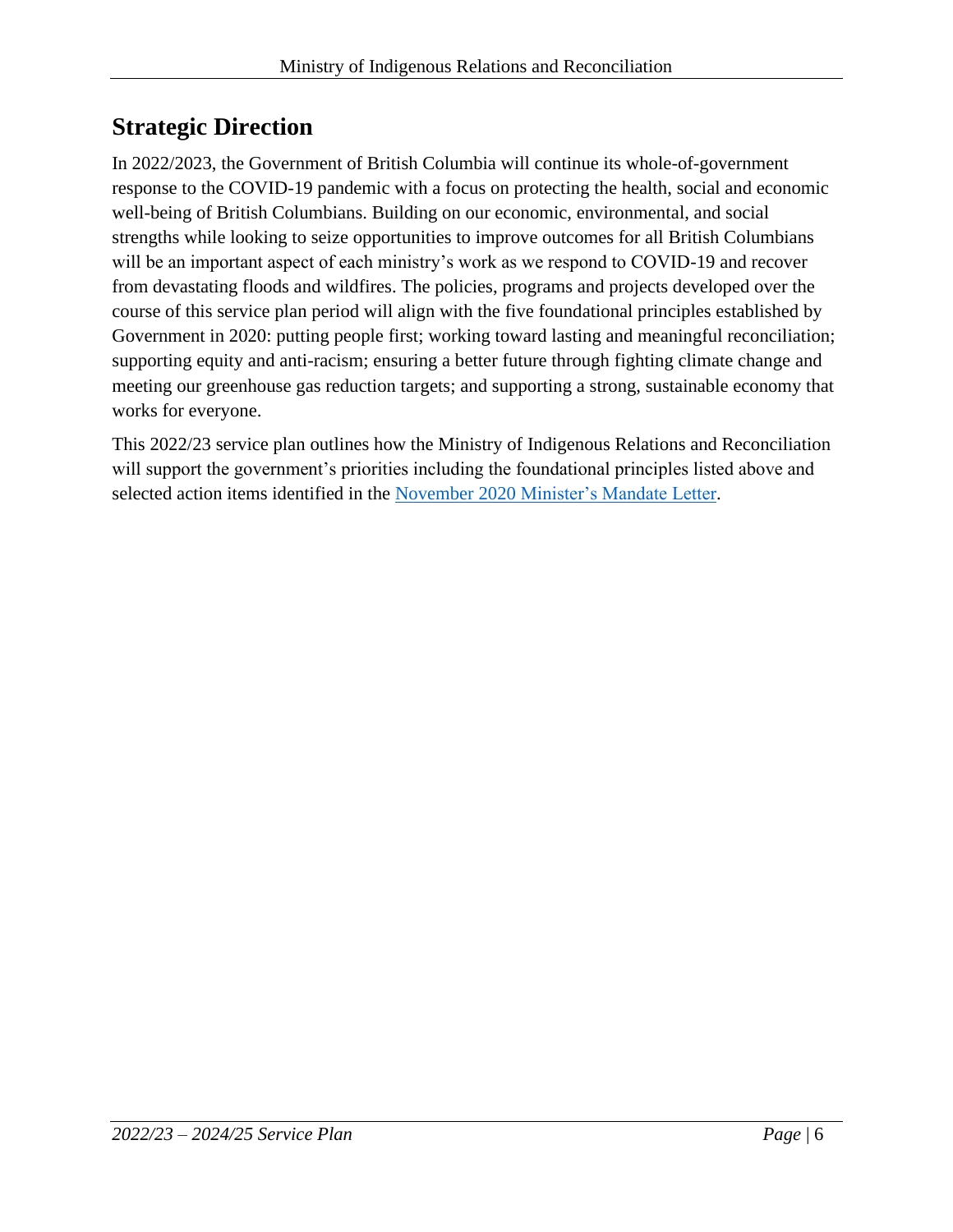# <span id="page-6-0"></span>**Performance Planning**

# **Goal 1: Advance equitable social and economic outcomes of Indigenous Peoples**

The Ministry is committed to advancing social and economic outcomes in Indigenous communities in comprehensive and holistic ways that are determined by and organized around each community's priorities. These efforts include sharing the benefits of economic development with Indigenous communities and increasing opportunities for the participation of Indigenous Peoples in the economy.

## **Objective 1.1: Partner on shared initiatives that improve the quality of life of Indigenous Peoples**

The Ministry works with Indigenous, provincial, and federal agencies and partners to advance opportunities that improve the health and wellness of Indigenous communities through community-focused initiatives.

## **Key Strategies**

- Support First Nations-led investigations into former residential school sites and enhance health and wellness resources to address the trauma of residential school findings.
- Work with other ministries on initiatives that support First Nations and Indigenous partners to address the health impacts of the COVID-19 pandemic.
- Partner with the BC Assembly of First Nations to promote Indigenous-led economic development opportunities.
- Work with the Minister's Advisory Council on Indigenous Women and the First Peoples' Cultural Council to advance solutions that support their respective mandates.
- Expand support to Aboriginal Friendship Centres and other urban Indigenous organizations that support Indigenous People living in urban areas B.C.

| <b>Performance Measure</b>                                                | 2019/20         | 2021/22         | 2022/23       | 2023/24       | 2024/25       |
|---------------------------------------------------------------------------|-----------------|-----------------|---------------|---------------|---------------|
|                                                                           | <b>Baseline</b> | <b>Forecast</b> | <b>Target</b> | <b>Target</b> | <b>Target</b> |
| 1.1 Cumulative number of<br>community <sup>1</sup> well-being initiatives | 16              | 22              | 24            | 28            | 32            |

Data source: Ministry of Indigenous Relations and Reconciliation

<sup>1</sup>The term *community* is inclusive of all First Nations, Métis, and urban Indigenous communities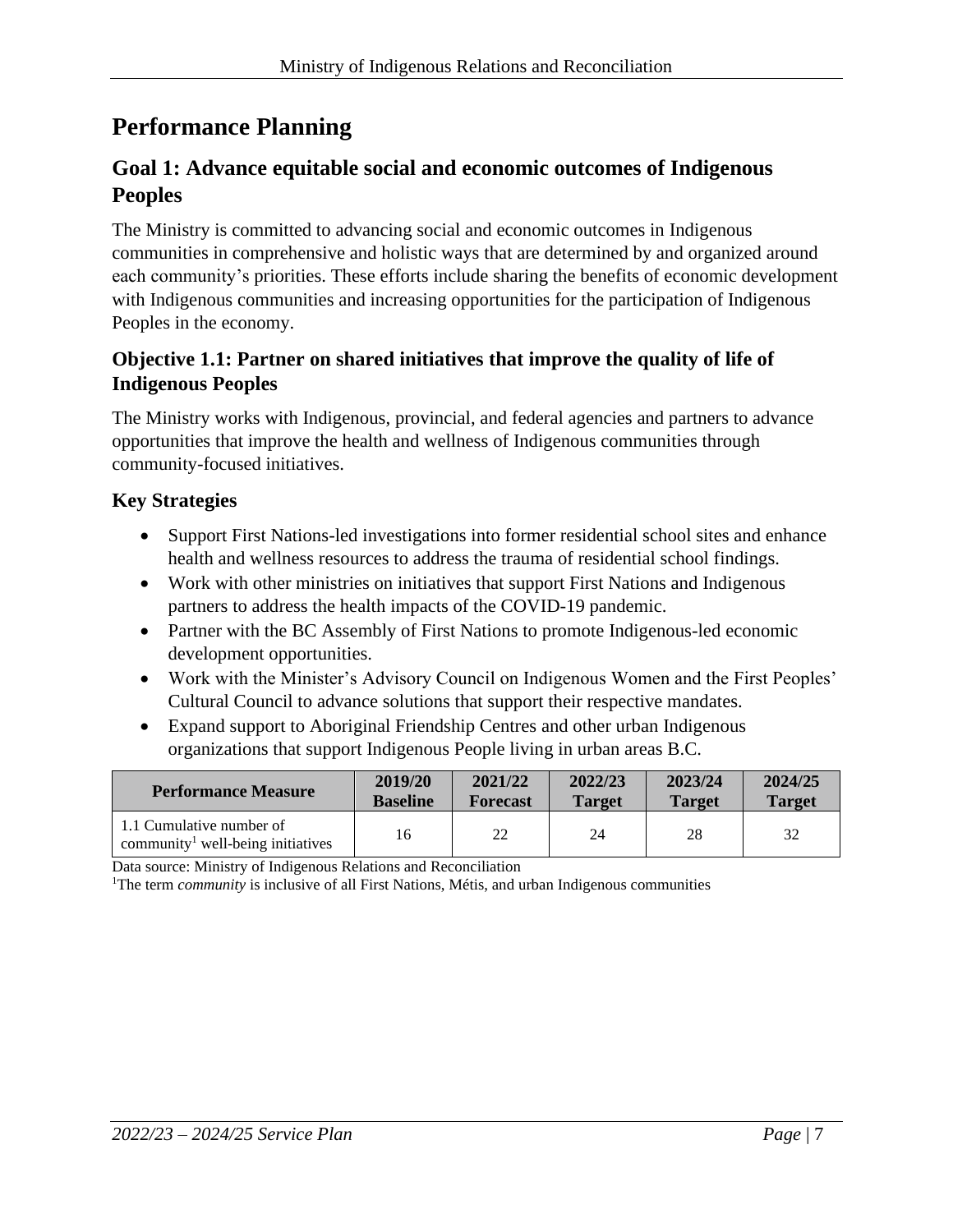#### **Linking Performance Measure to Objective**

Community well-being initiatives are reconciliation processes where Indigenous communities and the B.C. government work in partnership to identify and implement socio-cultural priorities. These partnerships invest in economic development, cultural revitalization, human resource capacity building, education, justice, health and family services, and institutional and infrastructure development.

## **Objective 1.2: Support Indigenous communities in advancing self-determination and governance building**

The Ministry works with Indigenous Peoples to advance self-determination and governance building, supporting economic, social, and cultural initiatives aligned with the priorities of individual communities and transitioning delivery of public services to Indigenous governments.

#### **Key Strategies**

- Co-develop a new fiscal relationship in partnership with Indigenous Peoples and the Ministry of Finance.
- Work with partner ministries to advance CleanBC objectives, including collaborating with Indigenous communities and businesses to identify and implement new energy efficiency and clean economy opportunities and to help Indigenous communities adapt to and recover from the impacts of climate change.
- Make space for an increased role for Indigenous communities and organizations in delivering services to Indigenous Peoples.
- Collaborate with, align, and leverage opportunities with the federal government.
- Partner with First Nations on further opportunities for revenue sharing.

| <b>Performance Measure</b>                                                                             | 2021/22         | 2022/23       | 2023/24       | 2024/25       |
|--------------------------------------------------------------------------------------------------------|-----------------|---------------|---------------|---------------|
|                                                                                                        | <b>Forecast</b> | <b>Target</b> | <b>Target</b> | <b>Target</b> |
| 1.2 Number of new opportunities <sup>1</sup><br>for First Nations to participate in<br>revenue sharing |                 |               |               |               |

Data source: Ministry of Indigenous Relations and Reconciliation

<sup>1</sup>This includes new revenue-sharing opportunities negotiated into particular agreements.

## **Linking Performance Measure to Objective**

Sharing revenue with First Nations communities is an important reconciliation tool that supports implementation of the UN Declaration and the self-determined pursuit of economic, social, and community development. Like all governments, First Nations require sources of revenue to support capacity and service delivery. Ensuring First Nations share in the wealth generated by economic opportunities helps support economic growth in First Nations communities and for all British Columbians.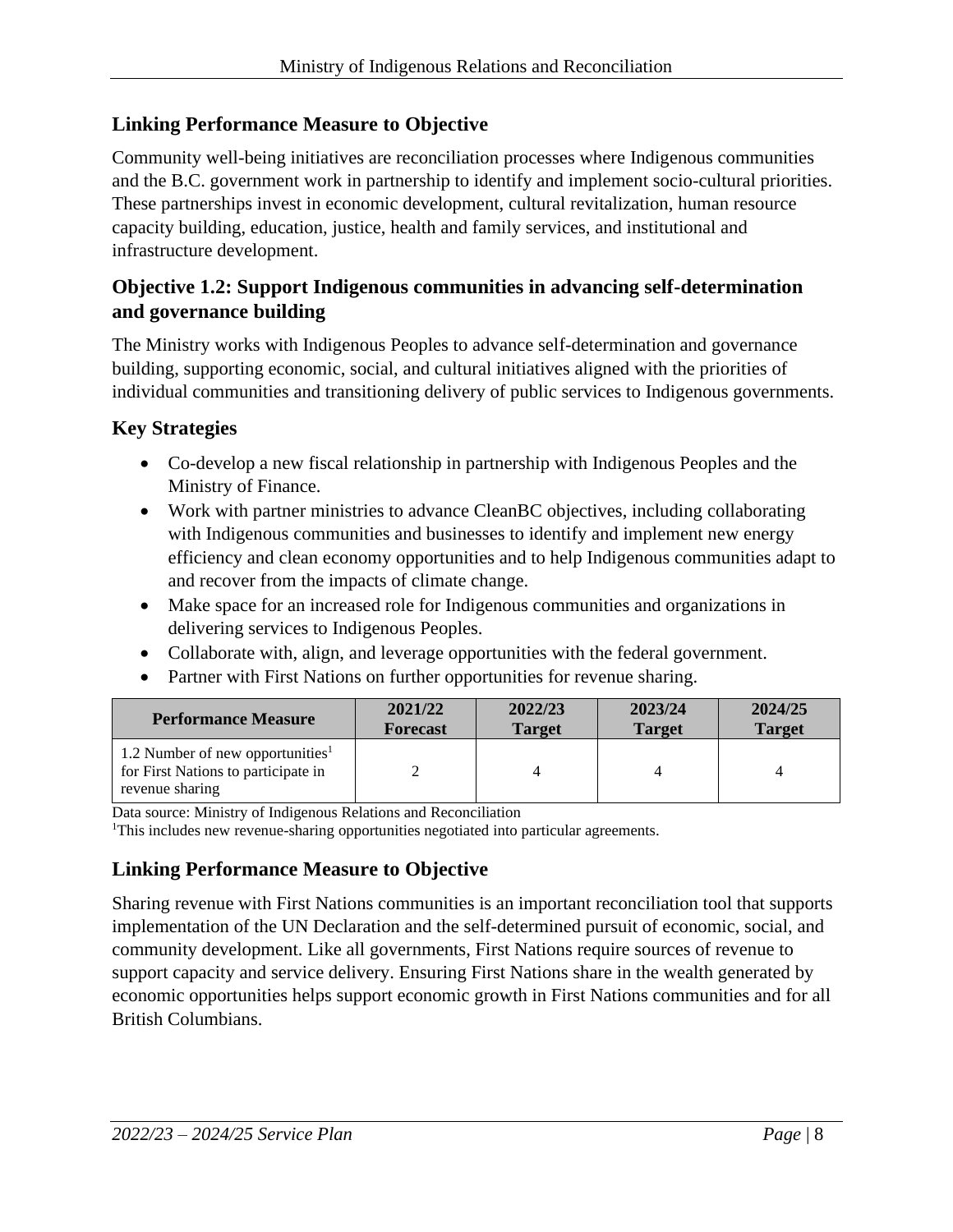# **Goal 2: Work in partnership to achieve true and lasting reconciliation with Indigenous Peoples**

True and lasting reconciliation is a cross-government priority requiring collaboration with ministry partners and transparent engagement with all British Columbians.

## **Objective 2.1: Implement the United Nations Declaration on the Rights of Indigenous Peoples, the Truth and Reconciliation Commission of Canada's Calls to Action, and the Tsilhqot'in Supreme Court decision.**

All ministries are accountable for implementing Provincial reconciliation commitments. Supporting this, the Ministry works to develop cross-government tools and approaches that achieve the objectives of the UN Declaration and implementation of the *Declaration on the Rights of Indigenous Peoples Act*.

# **Key Strategies**

- Support government ministries and agencies to integrate reconciliation into their policy and operations, including cross-government implementation of the *[Declaration on the](https://www2.gov.bc.ca/gov/content/governments/indigenous-people/new-relationship/united-nations-declaration-on-the-rights-of-indigenous-peoples)  [Rights of Indigenous Peoples Act](https://www2.gov.bc.ca/gov/content/governments/indigenous-people/new-relationship/united-nations-declaration-on-the-rights-of-indigenous-peoples)* and the [Draft Principles that Guide the Province of](https://www2.gov.bc.ca/assets/gov/careers/about-the-bc-public-service/diversity-inclusion-respect/draft_principles.pdf)  [British Columbia's Relationship with Indigenous Peoples.](https://www2.gov.bc.ca/assets/gov/careers/about-the-bc-public-service/diversity-inclusion-respect/draft_principles.pdf)
- Work in partnership with Indigenous Peoples, in line with government agencies, to implement the Action Plan required under the Declaration Act.
- Work with ministry partners to support efforts to engage with Indigenous Peoples to advance reconciliation initiatives within their respective ministry mandates, including alignment of provincial policy and legislation with the Declaration Act.
- Establish a Secretariat to assist government to achieve its alignment of laws obligations under the Declaration Act.
- Ensure that the diversity of Indigenous voices are brought into government planning, processes, policies, and practices.

| <b>Performance Measure</b>                                              | 2021/22         | 2022/23       | 2023/24       | 2024/25       |
|-------------------------------------------------------------------------|-----------------|---------------|---------------|---------------|
|                                                                         | <b>Forecast</b> | <b>Target</b> | <b>Target</b> | <b>Target</b> |
| 2.1 Delivery of reporting obligations related to the<br>Declaration Act |                 |               |               |               |

Data source: Ministry of Indigenous Relations and Reconciliation

# **Linking Performance Measure to Objective**

The Declaration Act requires government to work in consultation and cooperation with Indigenous Peoples to align provincial laws with the UN Declaration, develop and implement an action plan to meet the objectives of the UN Declaration, and deliver an annual report that details progress to implement the Declaration Act. Through delivery of its reporting commitments, the Ministry outlines on an annual basis measures taken towards implementing the Action Plan and alignment of laws.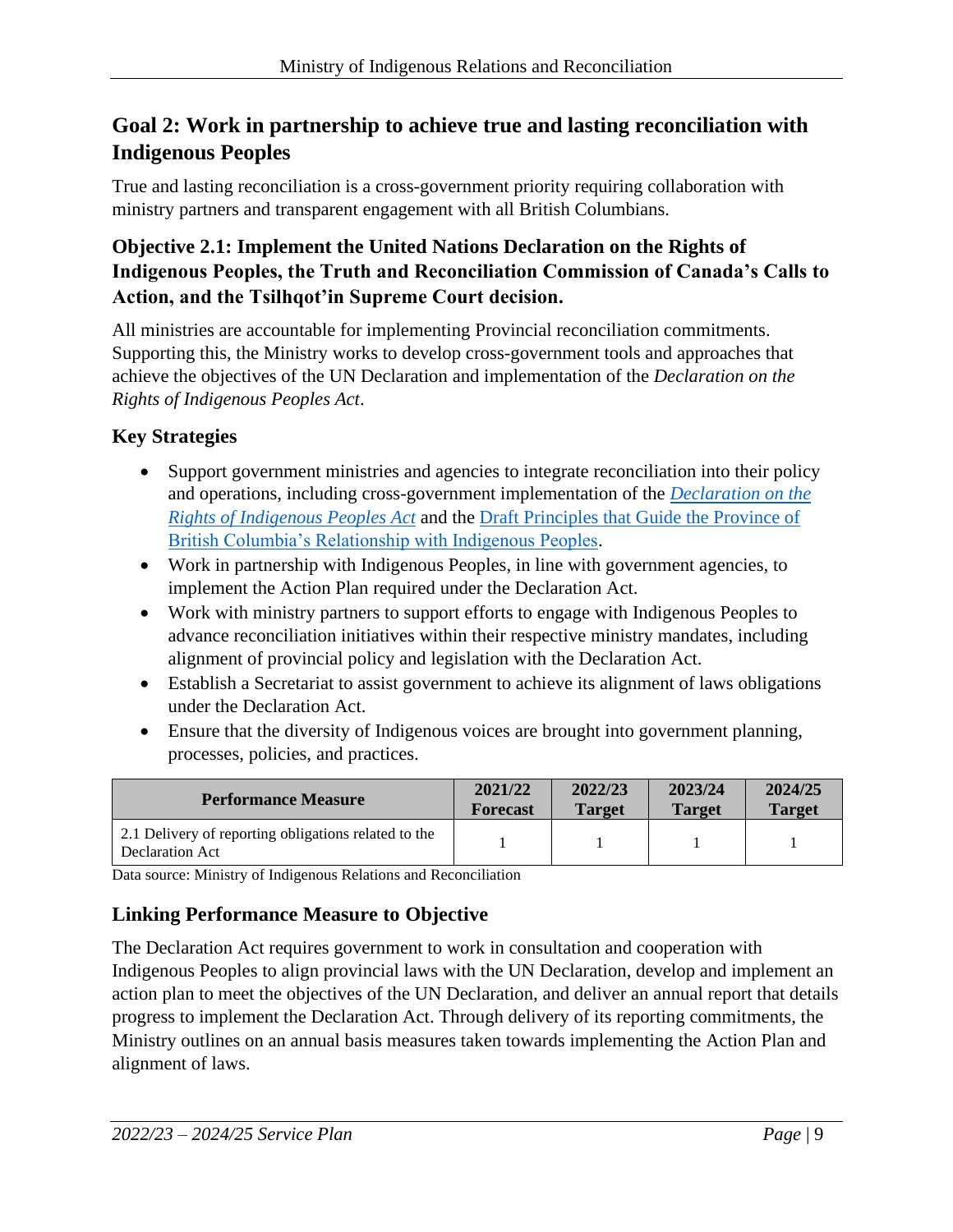The Ministry will be reviewing opportunities to develop a performance measure in line with the Declaration Act for future reporting years. This effort will include reviewing potential measures aligned with the action plan and supportive or complementary to the function and role of the Secretariat, as identified in the Minister's Mandate Letter.

## **Objective 2.2: Negotiate and implement treaties and other constructive agreements with Indigenous Peoples**

The Ministry works with Indigenous Peoples and other ministry partners to establish treaties and other agreements that affirm self-determination and support new approaches to developing a framework for cooperation and co-existence of Indigenous jurisdiction.

## **Key Strategies**

- In partnership with Indigenous Peoples, develop new approaches to negotiations to move from short-term, transactional arrangements to long-term agreements that recognize and support reconciliation, self-determination, and economic independence.
- Develop a whole-of-government approach to recognize and enter into decision-making agreements with Indigenous governing bodies as outlined in the Declaration Act.
- Engage with partner agencies and the Alliance of BC Modern Treaty Nations to identify implementation priorities and develop new approaches that improve treaty relations in British Columbia.
- Develop a cross-sector approach to strengthen and promote collaborative negotiation and agreement processes that advance reconciliation objectives in partnership with Indigenous Peoples.

## **Discussion**

The Ministry had committed to reviewing its performance measure under this objective in the [2021/22 Ministry of Indigenous Relations and Reconciliation Service Plan.](https://www.bcbudget.gov.bc.ca/2021/sp/pdf/ministry/irr.pdf) This work has not yet resulted in a measure that is ready for the current reporting year.

The Ministry is considering additional opportunities for consultation to develop and refine the upcoming performance measure and is working to prepare this measure for the 2023/24 reporting cycle and will begin reporting on it as soon as is practicable.

The Ministry of Indigenous Relations and Reconciliation will continue to report on outcomes of the work committed to under this objective in the Annual Service Plan Report.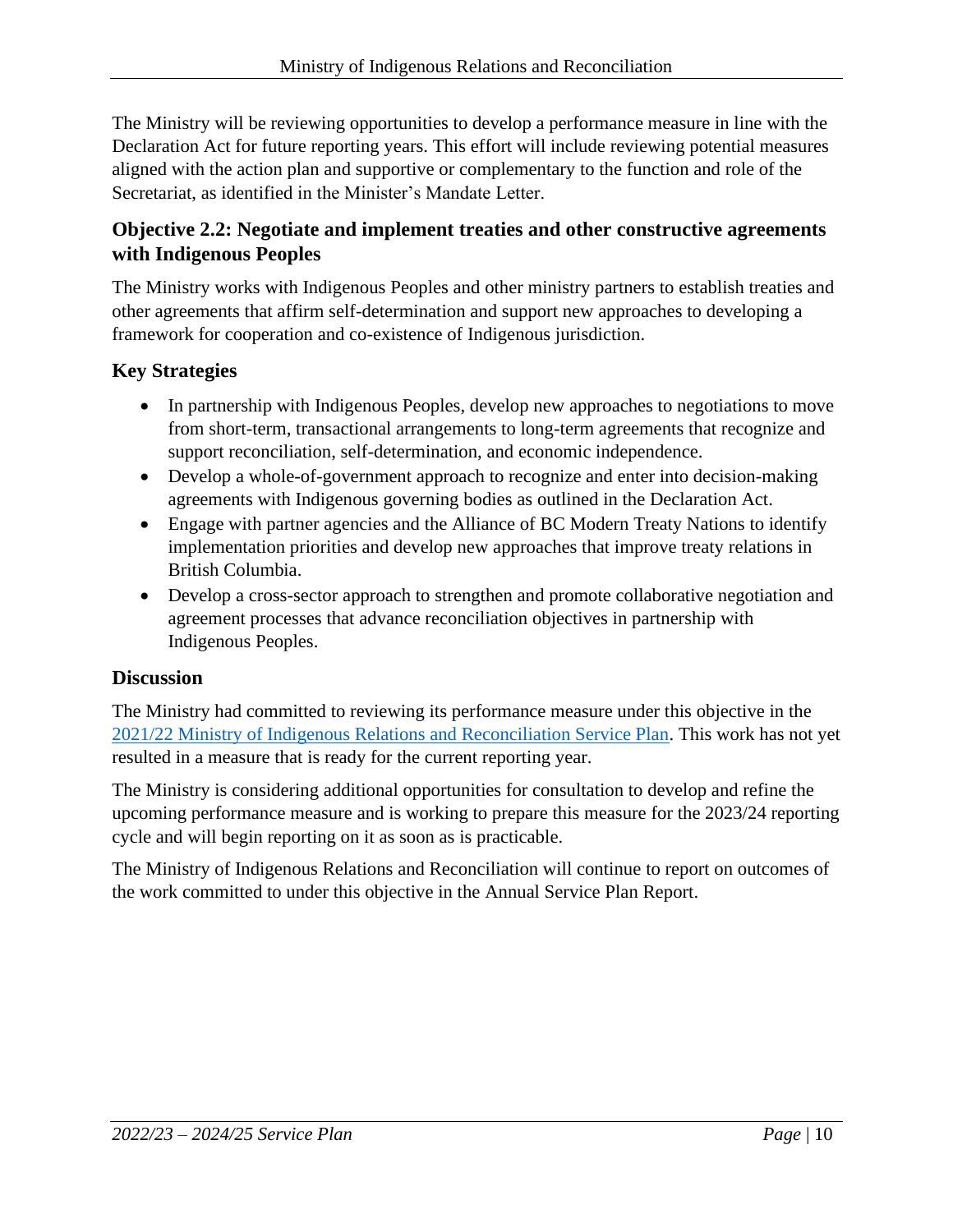# <span id="page-10-0"></span>**Financial Summary**

| <b>Core Business Area</b>                                                                            | 2021/22<br><b>Restated</b><br>Estimates <sup>1</sup> | 2022/23<br><b>Estimates</b> | 2023/24<br>Plan | 2024/25<br>Plan |  |  |
|------------------------------------------------------------------------------------------------------|------------------------------------------------------|-----------------------------|-----------------|-----------------|--|--|
| <b>Operating Expenses (\$000)</b>                                                                    |                                                      |                             |                 |                 |  |  |
| <b>Negotiations and Regional</b><br><b>Operations Division</b>                                       | 15,341                                               | 15,341                      | 15,341          | 15,341          |  |  |
| Strategic Partnerships and<br><b>Initiatives Division</b>                                            | 18,337                                               | 18,439                      | 18,441          | 18,443          |  |  |
| Reconciliation Transformation and<br><b>Strategies Division</b>                                      | 3,260                                                | 3,260                       | 3,260           | 3,260           |  |  |
| <b>Executive and Support Services</b>                                                                | 12,498                                               | 12,775                      | 12,791          | 12,791          |  |  |
| Treaty and Other Agreements                                                                          | 117,063                                              | 115,629                     | 130,760         | 123,057         |  |  |
| <b>Declaration Act Secretariat</b>                                                                   | 0,000                                                | 3,213                       | 4,394           | 4,441           |  |  |
| <b>First Citizens Fund</b>                                                                           | 1,642                                                | 1,686                       | 1,672           | 1,664           |  |  |
| <b>First Nations Clean Energy</b><br><b>Business Fund</b>                                            | 9,268                                                | 7,576                       | 7,170           | 7,295           |  |  |
| <b>Total</b>                                                                                         | 177,409                                              | 177,919                     | 193,829         | 186,292         |  |  |
| Ministry Capital Expenditures (Consolidated Revenue Fund) (\$000)                                    |                                                      |                             |                 |                 |  |  |
| <b>Executive and Support Services</b>                                                                | 1                                                    | 3                           | 3               | 3               |  |  |
| <b>Total</b>                                                                                         | $\mathbf{1}$                                         | $\mathbf{3}$                | $\mathbf{3}$    | 3               |  |  |
| <b>Other Financing Transactions (\$000)</b>                                                          |                                                      |                             |                 |                 |  |  |
| <b>British Columbia First Nations</b><br>Gaming Revenue Sharing Limited<br>Partnership Receipts      | (58,059)                                             | (101,000)                   | (109,000)       | (110,000)       |  |  |
| <b>British Columbia First Nations</b><br>Gaming Revenue Sharing Limited<br>Partnership Disbursements | 58,059                                               | 101,000                     | 109,000         | 110,000         |  |  |
| <b>Land Transfers Disbursements</b>                                                                  | 32,570                                               | 34,260                      | 18,574          | 22,945          |  |  |
| <b>Total Receipts</b>                                                                                | (58, 059)                                            | (101,000)                   | (109,000)       | (110,000)       |  |  |
| <b>Total Disbursements</b>                                                                           | 90,629                                               | 135,260                     | 127,574         | 132,945         |  |  |
| <b>Total Net Cash Requirements</b><br>(Source)                                                       | 32,570                                               | 34,260                      | 18,574          | 22,945          |  |  |

<sup>1</sup> For comparative purposes, amounts shown for 2021/22 have been restated to be consistent with the presentation of the *2022/23 Estimates*.

\* Further information on program funding and vote recoveries is available in the [Estimates and Supplement to the](http://www.bcbudget.gov.bc.ca/)  [Estimates.](http://www.bcbudget.gov.bc.ca/)